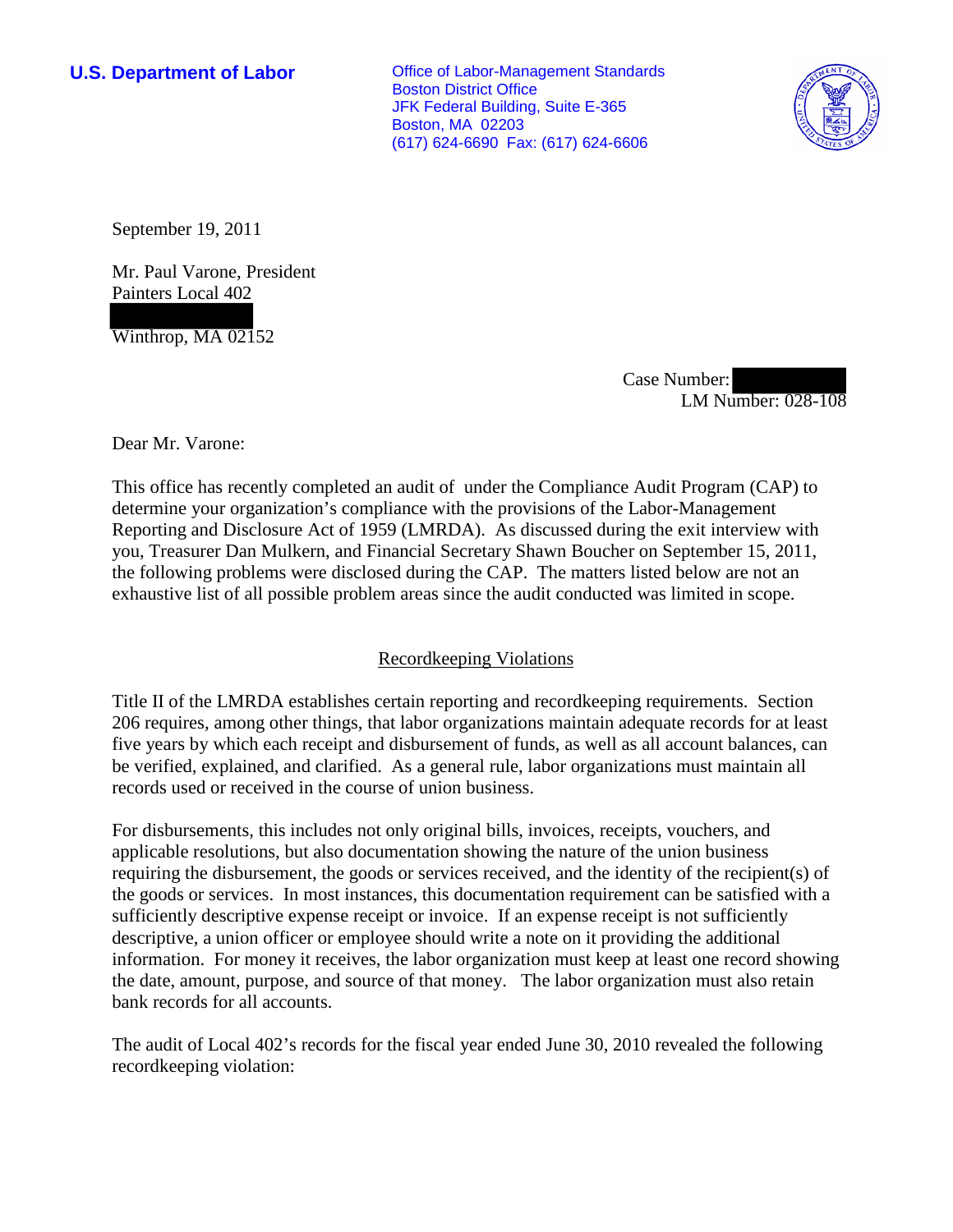Disposition of Property

Local 402 did not maintain an inventory of hats, jackets, and other property it purchased, sold, or gave away. The union must report the value of any union property on hand at the beginning and end of each year in Item 30 (Other Assets) of the LM-3. The union must retain an inventory or similar record of property on hand to verify, clarify, and explain the information that must be reported in Item 30.

The union must record in at least one record the date and amount received from each sale of union hats, jackets and other items or, if the property was given away, the identity of the recipients.

Based on your assurance that Local 402 will retain adequate documentation in the future, OLMS will take no further enforcement action at this time regarding the above violation.

# Reporting Violations

The audit disclosed a violation of LMRDA Section 201(b), which requires labor organizations to file annual financial reports accurately disclosing their financial condition and operations. The Labor Organization Annual Report (Form LM-3) filed by Local 402 for the fiscal year ended June 30, 2010, was deficient in the following areas:

1. Acquire/Dispose of Property

Item 13 (During the reporting period did your organization acquire or dispose of any assets in any manner other than by purchase or sale?) should have been answered, "Yes," because the union gave away shirts and mugs by raffle at monthly membership meetings during the audit year. Additionally, Local 402 should have reported the value of all merchandise on hand at the beginning and end of the fiscal year in Items 30(A) and (B) (Other Assets). The union must identify the type and value of any property received or given away in the additional information section of the LM report along with the identity of the recipient(s) or donor(s) of such property. The union does not have to itemize every recipient of such giveaways by name. The union can describe the recipients by broad categories if appropriate such as "members" or "new retirees." In addition, the union must report the cost, book value, and trade-in allowance for assets that it traded in.

2. Disbursements to Officers

Local 402 did not include some reimbursements to officers totaling at least \$100 in the amounts reported Item 24 (All Officers and Disbursements to Officers). It appears the union erroneously reported these payments in Item 48 (Office and Administrative Expense) or Item 54 (Other Disbursements).

The union must report most direct disbursements to Local 402 officers and some indirect disbursements made on behalf of its officers in Item 24. A "direct disbursement" to an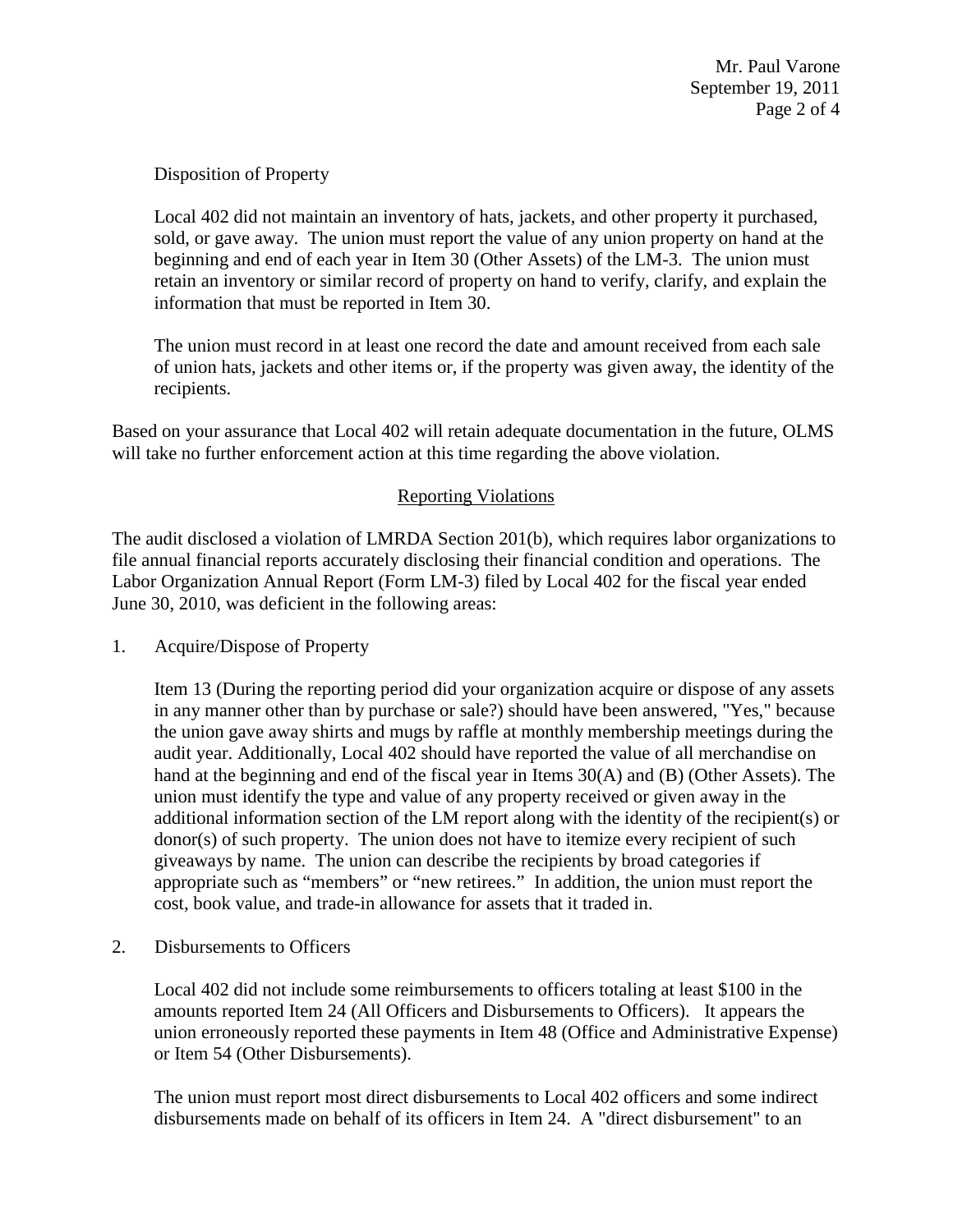officer is a payment made to an officer in the form of cash, property, goods, services, or other things of value. See the instructions for Item 24 for a discussion of certain direct disbursements to officers that do not have to be reported in Item 24. An "indirect disbursement" to an officer is a payment to another party (including a credit card company) for cash, property, goods, services, or other things of value received by or on behalf of an officer. However, indirect disbursements for temporary lodging (such as a union check issued to a hotel) or for transportation by a public carrier (such as an airline) for an officer traveling on union business should be reported in Item 48 (Office and Administrative Expense).

## 3. Cash Reconciliation

It appears that the cash figures reported in Item 25 (Cash) and Item 44 (Total Receipts) are not the figures according to Local 402's books after reconciliation to the bank statements. It appears that the cash figures do not account for deposits that were booked by the union at the end of the fiscal year, but deposited in the subsequent fiscal year. The instructions for Statement B (Receipts and Disbursements) explain that "receipts must be recorded when money is actually received by the labor organization" and the instructions for Item 25 state that the union should obtain account balances from its books as reconciled to the balances shown on bank statements. Cash assets reported in Item 25 should include "all cash on hand, such as undeposited cash, checks, and money orders" in addition to all cash on deposit.

### 4. Failure to File Bylaws

The audit disclosed a violation of LMRDA Section 201(a), which requires that a union submit a copy of its revised constitution and bylaws with its LM report when it makes changes to its constitution or bylaws. Local 402 amended its constitution and bylaws in 2010, but did not file a copy with its LM report for that year.

Local 402 has now filed a copy of its constitution and bylaws.

Local 402 must file an amended Form LM-3 for the fiscal year ended June 30, 2010, to correct the deficient items discussed above. I provided you with a blank form and instructions, and advised you that the reporting forms and instructions are available on the OLMS website (www.olms.dol.gov). The amended Form LM-3 should be submitted to this office at the above address as soon as possible, but not later than October 6, 2011. Before filing, review the report thoroughly to be sure it is complete, accurate, and signed properly with original signatures.

### Other Issues

1. Cell Phone Expense Policy

As I discussed during the exit interview with you, Treasurer Mulkern, and Financial Secretary Boucher, the audit revealed that Local 402 does not have a clear policy regarding